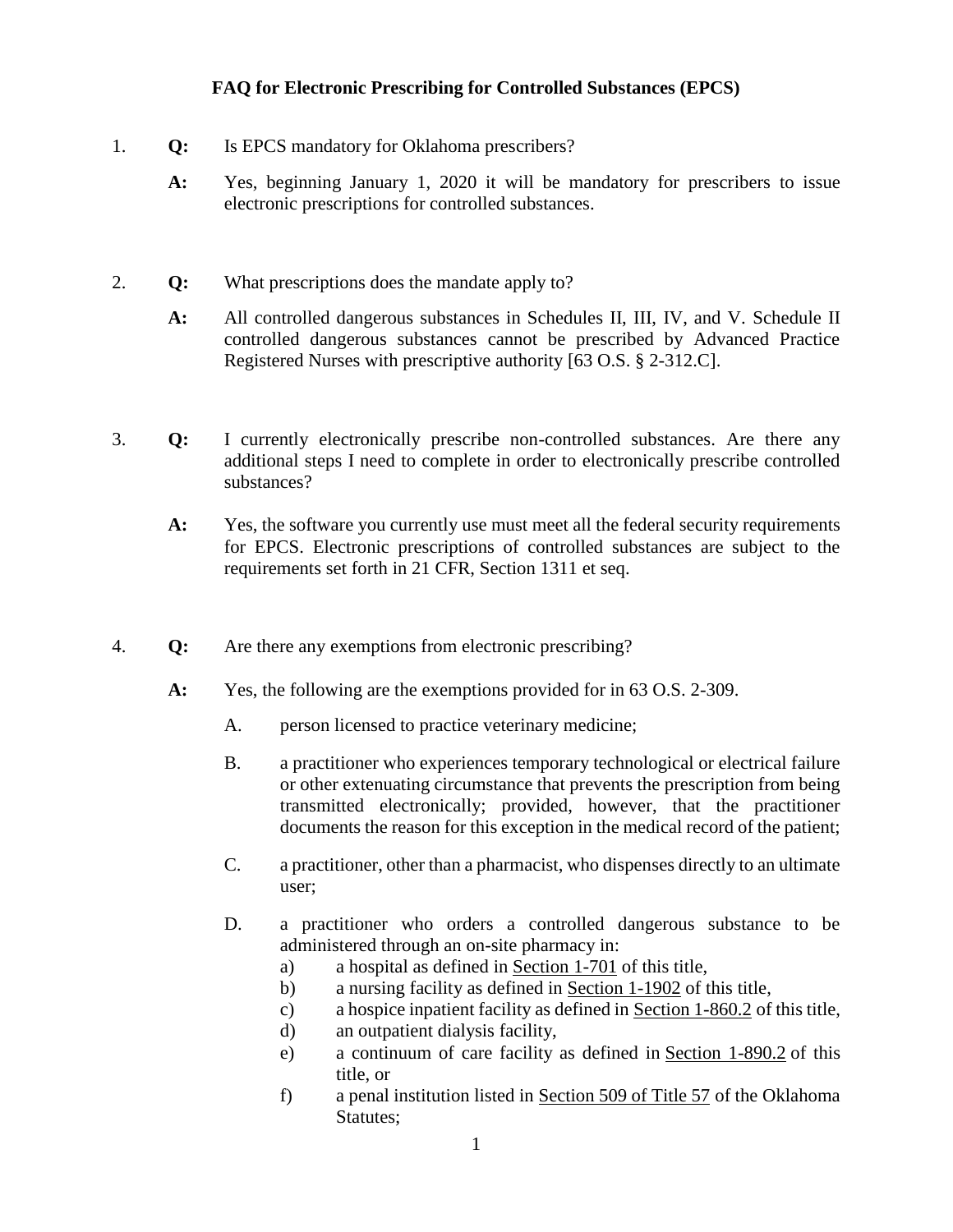- E. a practitioner who writes a prescription to be dispensed by a pharmacy located on federal property, provided the practitioner documents the reason for this exception in the medical record of the patient;
- F. a practitioner that has received a waiver or extension from his or her licensing board;
- G. compound prescriptions containing two or more commercially available products or two or more active pharmaceutical ingredients;
- H. compounded infusion prescriptions containing two or more commercially available products or two or more active pharmaceutical ingredients;
- I. prescriptions issued under approved research protocols;
- J. if the practitioner determines that an electronic prescription cannot be issued in a timely manner and the condition of the patient is at risk.
- 5. **Q:** I sometimes write prescriptions to patients that fill the prescription at the pharmacy on a military base, do I need to apply for a waiver?
	- **A:** No, prescriptions being filled by a pharmacy located on federal property are exempt in the law and prescription pads can be requested from the Oklahoma Bureau of Narcotics and Dangerous Drugs Control (OBNDD) for the purpose of issuing those prescriptions.
- 6. **Q:** I sometimes write prescriptions for compounds and my electronic prescribing software does not allow compounds to be sent electronically, do I need to apply for a waiver?
	- **A:** No, prescriptions for compounds containing two or more products are automatically exempt and prescription pads can be requested from the OBNDD for the purpose of issuing those prescriptions.
- 7. **Q:** If I qualify for an exemption, how do I order official prescription forms from the OBNDD?
	- **A:** As information becomes available it will be posted to the OBNDD website as well as emailed through PMP and Registration. The ordering process will differ depending on the exemption type but clear instructions and guidance will be provided in the near future.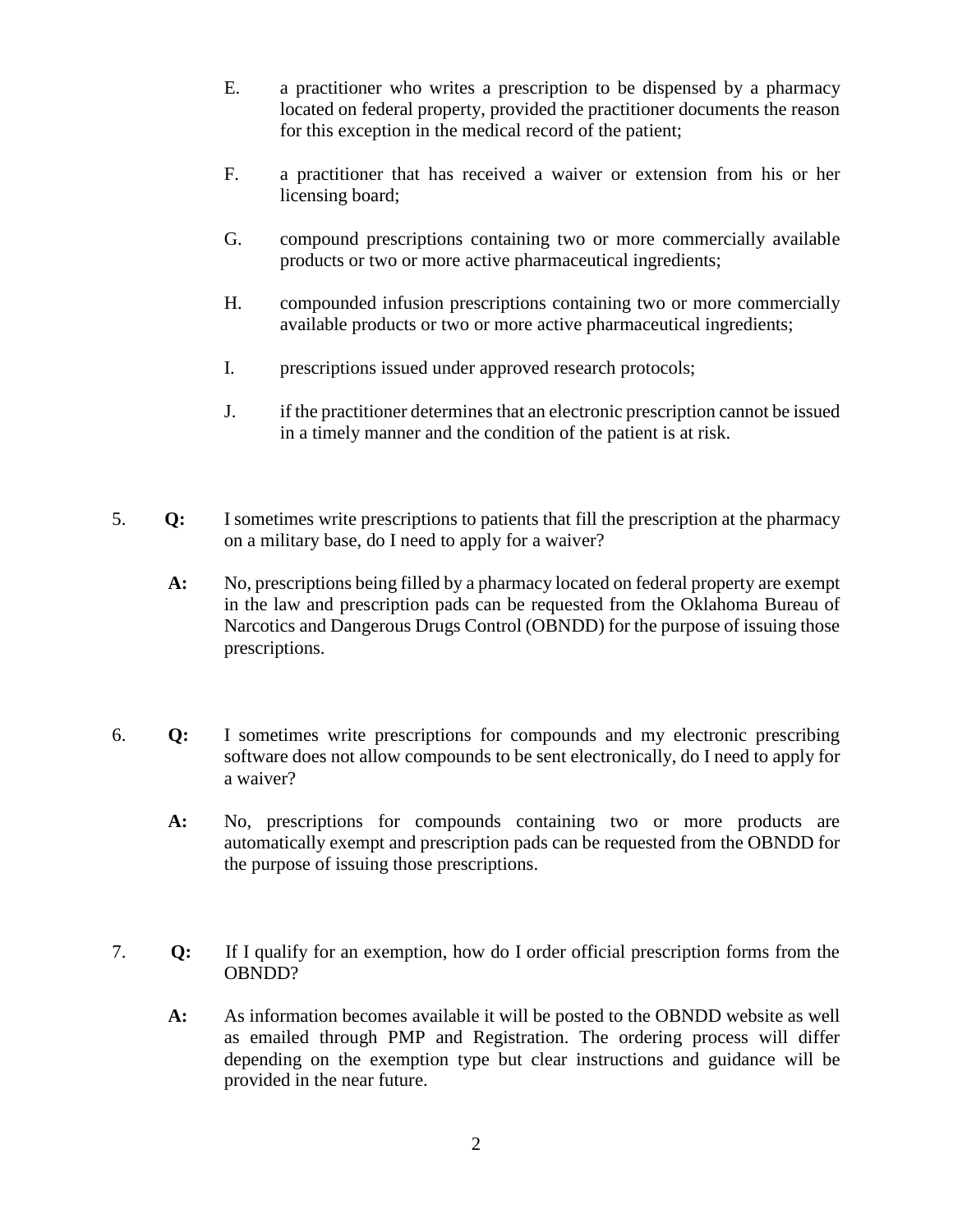- 8. **Q:** If I receive official prescription forms from the OBNDD, where will they be delivered?
	- **A:** Official prescription forms issued to a registered practitioner shall be imprinted only with the primary practice address listed on the registration of the practitioner. Such prescriptions shall be sent only to the primary practice address of the registered practitioner.
- 9. **Q:** Can I use the official prescription forms from the OBNDD for all prescriptions, including prescriptions for antibiotics, blood pressure, cholesterol, or diabetes medications, or other non-controlled substances?
	- **A:** No, official prescription forms from the OBNDD can only be used for controlled dangerous substances. In 63 O.S. 2-309(D)(1) a "Prescription" is one issued by a practitioner to a pharmacist for a controlled dangerous substance for a particular patient.
- 10. **Q:** If only a few days of a controlled substance are prescribed, does the prescription need to be transmitted electronically?
	- **A:** Yes. Any amount of controlled substances being prescribed requires the prescription to be transmitted electronically. There are two exceptions that may be pertinent to APRNs:
		- A. dosages of Schedule III or IV drugs medically required for a period not to exceed seventy-two (72) hours which are administered by or on direction of a practitioner, other than a pharmacist, or medication dispensed directly by a practitioner, other than a pharmacist, to an ultimate user; or
		- B. in emergency situations such drug may be dispensed upon oral prescription reduced promptly to writing and filed by the pharmacist in a manner to be prescribed by rules and regulations of the Director of the Oklahoma State Bureau of Narcotics and Dangerous Drugs Control.

**Note:** Prescriptive authority for APRNs shall not include dispensing drugs, but shall not preclude, subject to federal regulations, the receipt of, the signing for or the dispensing of professional samples to patients. [59 O.S.  $\S$  567.3a (6)(7)(8)]

- 11. **Q:** I do telemedicine from another state but my patients are oftentimes in Oklahoma, do I need OBNDD prescription pads?
	- **A:** OBNDD prescription forms will only be provided to those with a physical practice address in the state of Oklahoma. The address will be based on the primary practice address registered with OBNDD.